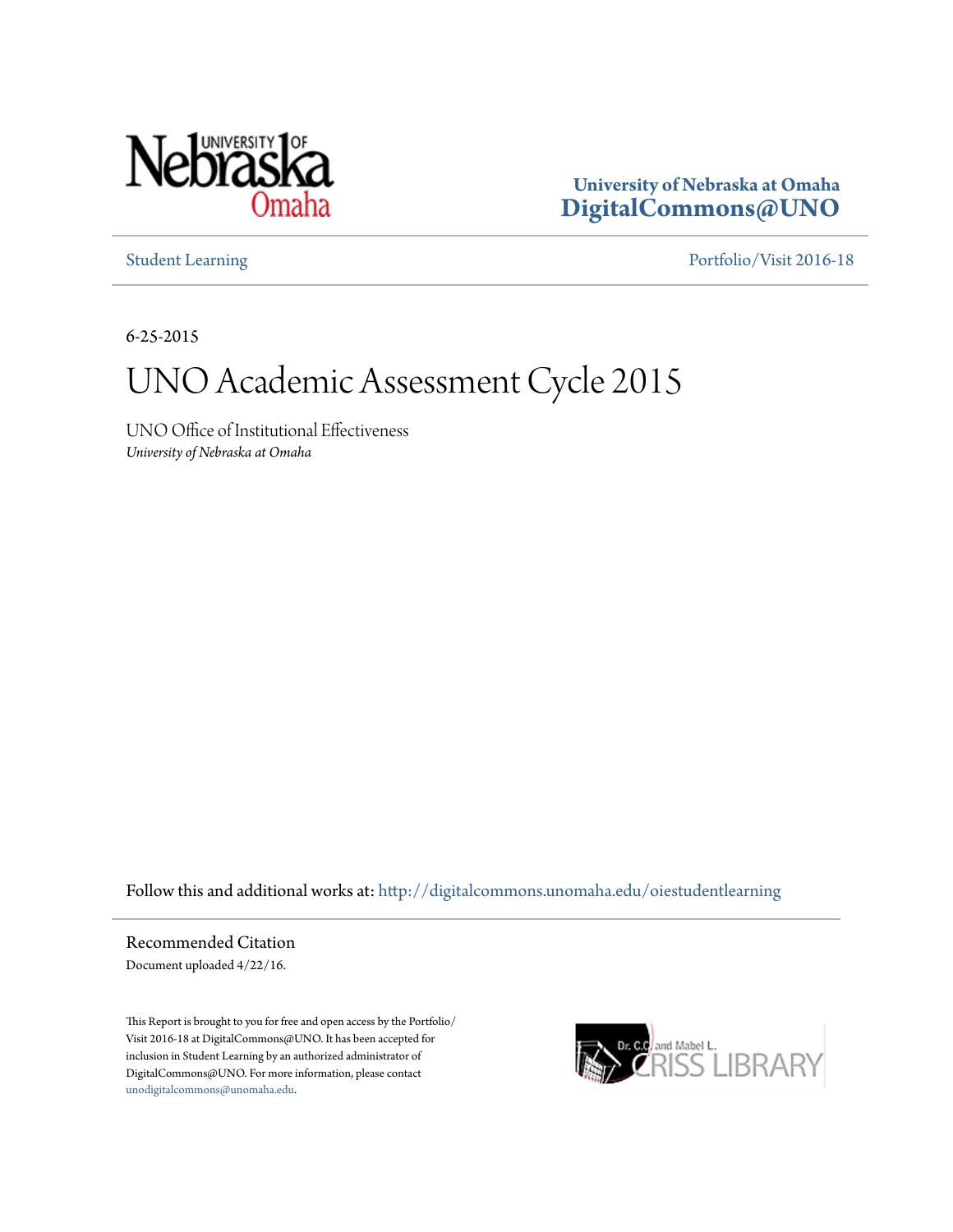|                |                                                | UNO ACADEMIC ASSESSMENT CYCLE 2015: Updated June 25, 2015 |                           |                    |   |              |                          |                |                   | ACCRED.    |                            |                       |                   |                   |                   |                   |                   |                   |                   |  |
|----------------|------------------------------------------------|-----------------------------------------------------------|---------------------------|--------------------|---|--------------|--------------------------|----------------|-------------------|------------|----------------------------|-----------------------|-------------------|-------------------|-------------------|-------------------|-------------------|-------------------|-------------------|--|
|                |                                                |                                                           |                           | UG                 |   |              | <b>GRAD</b>              |                | <b>SELF-STUDY</b> |            |                            |                       |                   |                   |                   |                   |                   |                   |                   |  |
| <b>COLLEGE</b> | <b>PROGRAM</b>                                 | BA                                                        | BS                        | <b>OTHER MA MS</b> |   |              | <b>OTHER</b>             | <b>ACCRED.</b> | <b>DUE</b>        |            | Cycle   2013-14            | 2014-15               | $2015 - 16$       | 2016-17           | 2017-18           | 2018-19           | 2019-20           | 2020-21           | 2021-22           |  |
|                |                                                |                                                           |                           |                    |   |              |                          |                |                   |            |                            |                       |                   |                   |                   |                   |                   |                   |                   |  |
| A&S            | <b>Bioinformatics</b>                          |                                                           | X                         |                    |   |              |                          |                |                   |            | APC/CCPE                   |                       |                   | <b>SLO Assess</b> |                   | <b>SLO Assess</b> |                   | APC/CCPE          |                   |  |
|                | Biology                                        | X                                                         | X                         |                    |   | X            |                          |                |                   |            | <b>APC/CCPE</b>            |                       |                   | <b>SLO Assess</b> |                   | <b>SLO Assess</b> |                   | <b>APC/CCPE</b>   |                   |  |
|                | Biotechnology                                  |                                                           | X                         |                    |   |              |                          |                |                   |            | APC/CCPE                   |                       |                   | <b>SLO Assess</b> |                   | <b>SLO Assess</b> |                   | APC/CCPE          |                   |  |
|                | <b>Black Studies</b>                           | X                                                         |                           |                    |   |              |                          |                |                   |            | <b>APC/CCPE</b>            |                       | <b>SLO Assess</b> |                   | <b>SLO Assess</b> |                   | <b>APC/CCPE</b>   |                   |                   |  |
|                | Chemistry                                      | $\mathsf{X}$                                              | $\mathsf{X}$              |                    |   |              |                          | <b>ACS</b>     | 2015              | -6         | <b>SLO Assess</b>          |                       | <u>sccred</u>     |                   |                   |                   | <b>SLO Assess</b> |                   | vccred.           |  |
|                | Critical and Creative Thinking (Interd.)       |                                                           |                           |                    |   |              | X new-needs review cycle |                |                   |            |                            |                       |                   |                   |                   |                   |                   |                   |                   |  |
|                | Economics                                      | X                                                         | $\mathsf{X}$              |                    |   |              |                          |                |                   |            |                            | <b>SLO Assess</b>     |                   | <b>APC/CCPE</b>   |                   |                   | <b>SLO Assess</b> | Accred.           | <b>SLO Assess</b> |  |
|                | English                                        | X                                                         |                           |                    | X |              |                          |                |                   |            |                            |                       | <b>SLO Assess</b> |                   | <b>APC/CCPE</b>   |                   | <b>SLO Assess</b> |                   | <b>SLO Assess</b> |  |
|                | <b>Environmental Studies</b>                   |                                                           | $\boldsymbol{\mathsf{X}}$ |                    |   |              |                          |                |                   |            |                            | <b>SLO Assess</b>     |                   | <b>APC/CCPE</b>   |                   |                   | <b>SLO Assess</b> |                   | <b>SLO Assess</b> |  |
|                | Foreign Language & Literature                  | X                                                         |                           |                    | X |              |                          |                |                   |            | <b>SLO Assess</b>          |                       | <b>SLO Assess</b> |                   | APC/CCPE          |                   |                   | <b>SLO Assess</b> |                   |  |
|                | General Science                                | X                                                         |                           |                    |   |              |                          |                |                   |            |                            |                       |                   |                   |                   |                   |                   |                   |                   |  |
|                | Geography                                      | X                                                         | $\mathsf{X}$              |                    | X |              |                          |                |                   |            | <b>SLO Assess</b>          |                       | <b>SLO Assess</b> |                   | APC/CCPE          |                   |                   | <b>SLO Assess</b> |                   |  |
|                | Geology                                        | X                                                         | $\mathsf{X}$              |                    |   |              |                          |                |                   |            | <b>SLO Assess</b>          |                       | <b>SLO Assess</b> |                   | APC/CCPE          |                   |                   | <b>SLO Assess</b> |                   |  |
|                | History                                        | X                                                         | $\boldsymbol{\mathsf{X}}$ |                    | X |              |                          |                |                   |            |                            | APC/CCPE              |                   | <b>SLO Assess</b> |                   | <b>SLO Assess</b> |                   | <b>APC/CCPE</b>   |                   |  |
|                | <b>Interdisciplinary Studies</b>               | X                                                         | $\mathsf{X}$              |                    |   |              |                          |                |                   |            |                            | <b>SLO Assess</b>     |                   | <b>SLO Assess</b> |                   | <b>APC/CCPE</b>   |                   |                   | <b>SLO Assess</b> |  |
|                | Industrial/Organizational Psychology           |                                                           |                           |                    |   | X            |                          |                |                   |            |                            | <b>SLO Assess</b>     |                   | <b>SLO Assess</b> |                   | <b>APC/CCPE</b>   |                   |                   | <b>SLO Assess</b> |  |
|                | <b>International Studies</b>                   | X                                                         |                           |                    |   |              |                          |                |                   |            | <mark>APC/CCPE</mark>      |                       |                   | <b>SLO Assess</b> |                   | <b>SLO Assess</b> |                   | <b>APC/CCPE</b>   |                   |  |
|                | Language Teaching                              |                                                           |                           |                    | X |              |                          |                |                   |            | <b>SLO Assess</b>          |                       | <b>SLO Assess</b> |                   | APC/CCPE          |                   |                   | <b>SLO Assess</b> |                   |  |
|                | Latino/Latin American Studies                  | X                                                         |                           |                    |   |              |                          |                |                   |            | <b>APC/CCPE</b>            |                       |                   | <b>SLO Assess</b> |                   | <b>SLO Assess</b> |                   | APC/CCPE          |                   |  |
|                | Mathematics                                    | X                                                         | $\mathsf{X}$              |                    | X | $\mathsf{X}$ |                          |                |                   |            | <b>SLO Assess</b>          |                       | APC/CCPE          |                   |                   | <b>SLO Assess</b> |                   | <b>SLO Assess</b> |                   |  |
|                | Mathematics - Teachers of Math                 |                                                           |                           |                    |   |              | <b>MTM</b>               |                |                   |            | <b>SLO Assess</b>          |                       | <b>APC/CCPE</b>   |                   |                   | <b>SLO Assess</b> |                   | <b>SLO Assess</b> |                   |  |
|                | Neuroscience                                   |                                                           | X                         |                    |   |              |                          |                |                   |            | <b>APC/CCPE</b> SLO Assess |                       |                   | <b>SLO Assess</b> |                   | <b>APC/CCPE</b>   |                   |                   | <b>SLO Assess</b> |  |
|                | Philosophy                                     | X                                                         |                           |                    |   |              |                          |                |                   |            |                            | <b>SLO Assess</b>     |                   | APC/CCPE          |                   |                   | <b>SLO Assess</b> |                   | <b>SLO Assess</b> |  |
|                | Physics                                        | X                                                         | $\mathsf{X}$              |                    |   |              |                          |                |                   |            |                            | <b>SLO Assess</b>     |                   | APC/CCPE          |                   |                   | <b>SLO Assess</b> |                   | <b>SLO Assess</b> |  |
|                | Engineering-Physics                            |                                                           | $\boldsymbol{\mathsf{X}}$ |                    |   |              |                          |                |                   |            |                            | <b>SLO Assess</b>     |                   | APC/CCPE          |                   |                   | <b>SLO Assess</b> |                   | <b>SLO Assess</b> |  |
|                | <b>Political Science</b>                       | X                                                         | X                         |                    |   | X            |                          |                |                   |            |                            | <b>APC/CCPE</b>       |                   | <b>SLO Assess</b> |                   | <b>SLO Assess</b> |                   | <b>APC/CCPE</b>   |                   |  |
|                | Psychology                                     | X                                                         | $\boldsymbol{\mathsf{X}}$ |                    | X |              | PhD                      |                |                   |            |                            | <b>SLO Assess</b>     |                   | <b>SLO Assess</b> |                   | <b>APC/CCPE</b>   |                   |                   | <b>SLO Assess</b> |  |
|                | Religion (Religious Studies)                   | Χ                                                         |                           |                    |   |              |                          |                |                   |            |                            | <b>SLO Assess</b>     |                   | <b>APC/CCPE</b>   |                   |                   | <b>SLO Assess</b> |                   | <b>SLO Assess</b> |  |
|                | <b>School Psychology</b>                       |                                                           |                           |                    |   | X            | EdS                      | <b>NASP</b>    |                   |            |                            | <b>SLO Assess</b>     |                   | <b>SLO Assess</b> |                   | <b>APC/CCPE</b>   |                   |                   |                   |  |
|                | Sociology                                      | Χ                                                         | $\boldsymbol{\mathsf{X}}$ |                    | Χ |              |                          |                |                   |            | <mark>APC/CCPE</mark>      |                       |                   | <b>SLO Assess</b> |                   | <b>SLO Assess</b> |                   | <b>APC/CCPE</b>   |                   |  |
|                | Women's & Gender Studies                       | X                                                         |                           |                    |   |              |                          |                |                   |            |                            | <b>SLO Assess</b>     |                   | <b>SLO Assess</b> |                   | <b>APC/CCPE</b>   |                   |                   | <b>SLO Assess</b> |  |
|                |                                                |                                                           |                           |                    |   |              |                          |                |                   |            |                            |                       |                   |                   |                   |                   |                   |                   |                   |  |
| <b>CBA</b>     | Accounting                                     |                                                           |                           |                    |   |              | <b>MACC</b>              | AACSB          | 2015              | -5         | <b>SLO Assess</b>          |                       | Accred.           | <b>APC/CCPE</b>   |                   |                   | <b>SLO Assess</b> | Accred.           | <b>SLO Assess</b> |  |
|                | <b>Business Administration</b>                 |                                                           |                           | <b>BSBA</b>        |   |              | <b>MBA</b>               | AACSB          | 2015              | $\sqrt{5}$ | <b>SLO Assess</b>          |                       | .ccred.           | <b>APC/CCPE</b>   |                   |                   | <b>SLO Assess</b> |                   | <b>SLO Assess</b> |  |
|                | <b>Business Administration - Executive MBA</b> |                                                           |                           |                    |   |              | <b>MBE</b>               | AACSB          | 2015              | 5          | <b>SLO Assess</b>          |                       | Accred.           |                   |                   |                   |                   | Accred            | <b>SLO Assess</b> |  |
|                | Economics                                      |                                                           |                           |                    |   | $X \mid X$   |                          | AACSB          | 2015              | -5         | <b>SLO Assess</b>          |                       | Accred.           | APC/CCPE          |                   |                   | <b>SLO Assess</b> | Accred.           | <b>SLO Assess</b> |  |
|                |                                                |                                                           |                           |                    |   |              |                          |                |                   |            |                            |                       |                   |                   |                   |                   |                   |                   |                   |  |
| <b>COE</b>     | <b>Athletic Training</b>                       |                                                           |                           | <b>BSAT</b>        | X |              |                          | CAATE          | 2021              | 10 yr.     |                            | APC/CCPE              |                   |                   | <b>SLO Assess</b> |                   | <b>SLO Assess</b> |                   | 202               |  |
|                | <b>Biomechanics</b>                            |                                                           | $\boldsymbol{\mathsf{X}}$ |                    |   |              | new-needs review cycle   |                |                   |            |                            |                       |                   |                   |                   |                   |                   |                   |                   |  |
|                | Counseling                                     |                                                           |                           |                    | X | $\mathsf{X}$ |                          | CACREP         | 2016              | 8 yr.      |                            | <mark>APC/CCPE</mark> | Accred.           |                   | <b>SLO Assess</b> |                   | <b>SLO Assess</b> |                   |                   |  |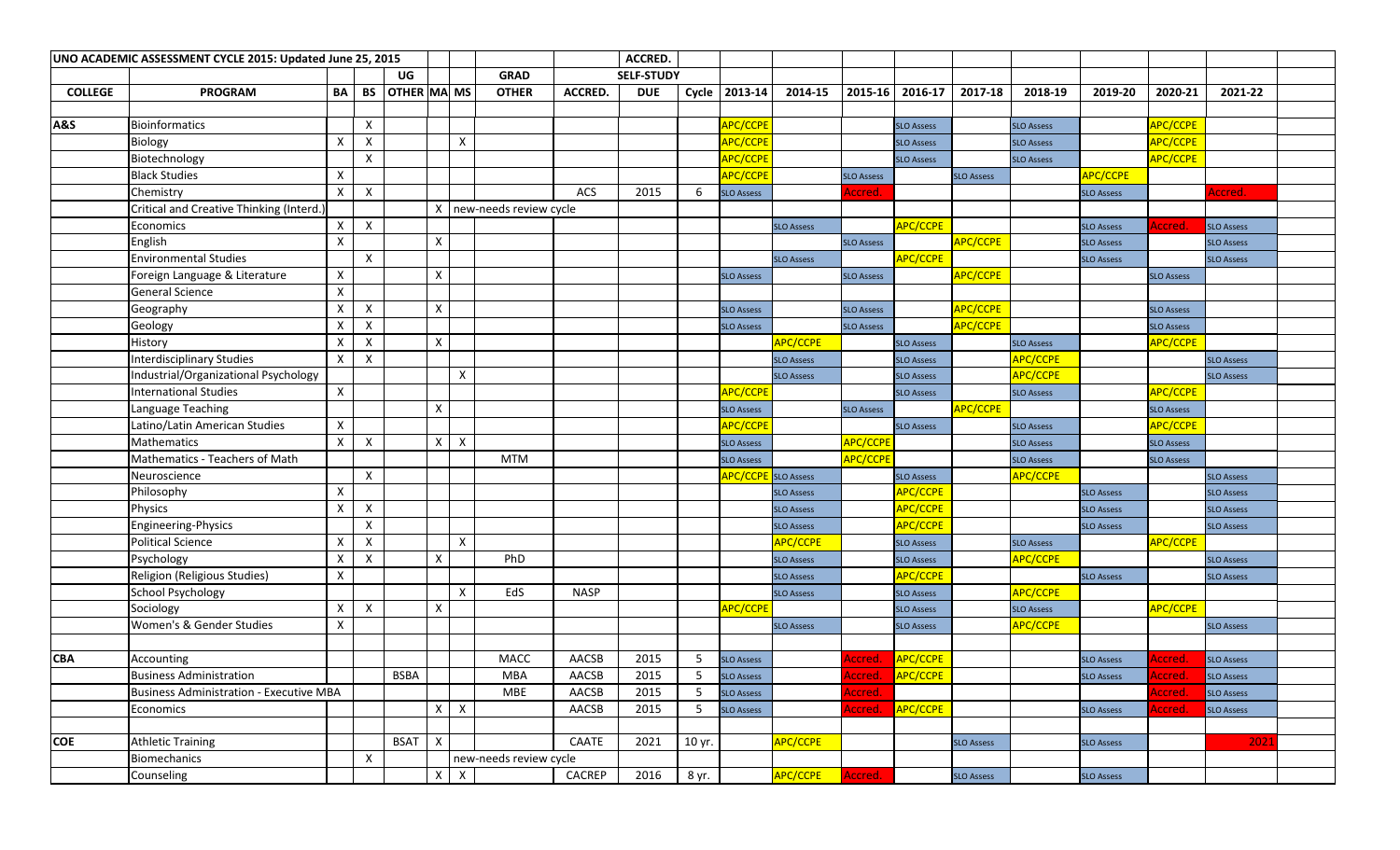| UNO ACADEMIC ASSESSMENT CYCLE 2015: Updated June 25, 2015 |                                         |    |           |                    |                           |                           | ACCRED.             |              |                   |       |                       |                   |                       |                   |                   |                   |                      |                   |                      |  |
|-----------------------------------------------------------|-----------------------------------------|----|-----------|--------------------|---------------------------|---------------------------|---------------------|--------------|-------------------|-------|-----------------------|-------------------|-----------------------|-------------------|-------------------|-------------------|----------------------|-------------------|----------------------|--|
|                                                           |                                         |    |           | UG                 |                           |                           | <b>GRAD</b>         |              | <b>SELF-STUDY</b> |       |                       |                   |                       |                   |                   |                   |                      |                   |                      |  |
| <b>COLLEGE</b>                                            | <b>PROGRAM</b>                          | BA | <b>BS</b> | <b>OTHER MA MS</b> |                           |                           | <b>OTHER</b>        | ACCRED.      | <b>DUE</b>        |       | Cycle 2013-14         | 2014-15           | $2015 - 16$           | 2016-17           | 2017-18           | 2018-19           | 2019-20              | 2020-21           | 2021-22              |  |
|                                                           |                                         |    |           |                    |                           |                           |                     |              |                   |       |                       |                   |                       |                   |                   |                   |                      |                   |                      |  |
|                                                           | <b>Educational Leadership</b>           |    |           |                    |                           |                           | EdD                 | <b>CAEP</b>  | 2015              |       |                       | APC/CCPE          |                       |                   | <b>SLO Assess</b> |                   | <b>SLO Assess</b>    |                   | APC/CCPE             |  |
|                                                           | <b>Educational Leadership</b>           |    |           |                    |                           | $\times$                  | EdS                 | <b>CAEP</b>  | 2015              |       |                       | <b>APC/CCPE</b>   |                       |                   |                   |                   |                      |                   | APC/CCPE             |  |
|                                                           | Elementary Education, Special Education |    |           | <b>BSED</b>        |                           |                           |                     | <b>CAEP</b>  |                   |       |                       | PC/CCPE/Accr      |                       |                   | <b>SLO Assess</b> |                   | <b>SLO Assess</b>    |                   | APC/CCPE/Accr        |  |
|                                                           | <b>Elementary Education</b>             |    |           | <b>BSED</b>        |                           | $\mathsf{X}$              |                     | <b>CAEP</b>  | 2015              | 7 yr. |                       | PC/CCPE/Accr      |                       |                   | <b>SLO Assess</b> |                   | <b>SLO Assess</b>    |                   | APC/CCPE/Accr        |  |
|                                                           | <b>Exercise Science</b>                 |    |           |                    |                           |                           | PhD, EXCSPhD        |              |                   |       |                       | APC/CCPE          |                       |                   | <b>SLO Assess</b> |                   | <b>SLO Assess</b>    |                   | APC/CCPE             |  |
|                                                           | Health, Physical Education & Recreation |    |           |                    | $\boldsymbol{\mathsf{X}}$ | $\mathsf{x}$              |                     |              |                   |       |                       | APC/CCPE          |                       |                   | <b>SLO Assess</b> |                   | <b>SLO Assess</b>    |                   | <b>APC/CCPE</b>      |  |
|                                                           | <b>Library Science</b>                  |    |           | <b>BSED</b>        |                           |                           |                     | ALA; AASL    | 2014              | 5 yr. | <b>Accred.</b>        | APC/CCPE          |                       | <b>SLO Assess</b> |                   | Accred.           |                      |                   |                      |  |
|                                                           | <b>Physical Education</b>               |    |           | <b>BSED</b>        |                           |                           |                     | CAEP         |                   |       |                       | APC/CCPE          |                       |                   | <b>SLO Assess</b> |                   | <b>SLO Assess</b>    |                   |                      |  |
|                                                           | <b>Public Health</b>                    |    |           | <b>BSPH</b>        |                           |                           |                     |              |                   |       |                       |                   |                       |                   |                   | <b>APC/CCPE</b>   |                      |                   |                      |  |
|                                                           | Recreation and Leisure Studies          |    |           | <b>BSED</b>        |                           |                           |                     |              |                   |       |                       | PC/CCPE/Accr      |                       |                   | <b>SLO Assess</b> |                   | <b>SLO Assess</b>    |                   | <b>APC/CCPE</b>      |  |
|                                                           | Reading (renamed: Literacy F14)         |    |           |                    |                           | $\mathsf{x}$              |                     | <b>CAEP</b>  | 2015              | 7 yr. |                       | PC/CCPE/Accr      |                       |                   | <b>SLO Assess</b> |                   | <b>SLO Assess</b>    |                   | <b>RPC/CCPE/Accr</b> |  |
|                                                           | Secondary Education                     |    |           | <b>BSED</b>        |                           | X                         |                     | <b>CAEP</b>  | 2015              | 7 yr. |                       | PC/CCPE/Accr      |                       |                   | <b>SLO Assess</b> |                   | <b>SLO Assess</b>    |                   | PC/CCPE/Accr         |  |
|                                                           | <b>Special Education</b>                |    |           |                    | X                         | $\boldsymbol{\mathsf{X}}$ |                     | <b>CAEP</b>  | 2015              | 7 yr. |                       | PC/CCPE/Accr      |                       |                   | <b>SLO Assess</b> |                   | <b>SLO Assess</b>    |                   | <b>RPC/CCPE/Accr</b> |  |
|                                                           | Speech-Language Pathology               |    |           | <b>BSED</b>        |                           | X                         |                     | ASHA         | 2020              | 8 yr. |                       | APC/CCPE          |                       |                   | <b>SLO Assess</b> |                   | <b>APC/CCPE/Acci</b> |                   |                      |  |
|                                                           |                                         |    |           |                    |                           |                           |                     |              |                   |       |                       |                   |                       |                   |                   |                   |                      |                   |                      |  |
| <b>CFAM</b>                                               | <b>Art History</b>                      |    |           | BAH                |                           |                           |                     | <b>NASAD</b> | 2013              | 10    |                       | <b>SLO Assess</b> |                       | <b>SLO Assess</b> |                   | <b>APC/CCPE</b>   |                      |                   | Accred. Yr?          |  |
|                                                           | Communication                           |    |           |                    | $\mathsf{X}$              |                           |                     |              |                   |       |                       |                   | <b>SLO Assess</b>     |                   | <b>SLO Assess</b> |                   | <b>APC/CCPE</b>      |                   |                      |  |
|                                                           | Creative Writing (Writer's Workshop)    |    |           | <b>BFA</b>         |                           |                           |                     |              |                   |       |                       | <b>SLO Assess</b> |                       | <b>SLO Assess</b> |                   | <b>APC/CCPE</b>   |                      |                   | <b>SLO Assess</b>    |  |
|                                                           | Journalism and Media Communication      |    |           | BAC, BSC           |                           |                           |                     |              |                   |       |                       |                   | <b>SLO Assess</b>     |                   | <b>SLO Assess</b> |                   | <b>APC/CCPE</b>      |                   |                      |  |
|                                                           | Music                                   |    |           | BA                 |                           |                           | <b>MM</b>           | <b>NASM</b>  | 2013              | 10    |                       | <b>SLO Assess</b> | <b>Accred</b>         | <b>SLO Assess</b> |                   | <b>APC/CCPE</b>   |                      |                   | <b>SLO Assess</b>    |  |
|                                                           | <b>Music Education</b>                  |    |           | <b>BM</b>          |                           |                           |                     | <b>NASM</b>  | 2013              | 10    |                       |                   | Accred.               |                   |                   | <b>APC/CCPE</b>   |                      |                   | <b>SLO Assess</b>    |  |
|                                                           | <b>Music Performance</b>                |    |           | <b>BM</b>          |                           |                           |                     | <b>NASM</b>  | 2013              | 10    |                       |                   | <b>Accred</b>         |                   |                   | <b>APC/CCPE</b>   |                      |                   | <b>SLO Assess</b>    |  |
|                                                           | <b>Communication Studies</b>            |    |           | BAC, BSC           |                           |                           |                     |              |                   |       |                       |                   | <b>SLO Assess</b>     |                   | <b>SLO Assess</b> |                   | <b>APC/CCPE</b>      |                   |                      |  |
|                                                           | <b>Studio Art</b>                       |    |           | BSA, BFA           |                           |                           |                     | <b>NASAD</b> | 2013              |       |                       | <b>SLO Assess</b> |                       | <b>SLO Assess</b> |                   | <b>APC/CCPE</b>   |                      |                   | Accred. Yr?          |  |
|                                                           | Theatre                                 |    |           | <b>BTH</b>         | $\mathsf{I} \mathsf{X}$   |                           |                     |              |                   |       |                       | <b>SLO Assess</b> |                       | <b>SLO Assess</b> |                   | <b>APC/CCPE</b>   |                      |                   | <b>SLO Assess</b>    |  |
|                                                           | Writing                                 |    |           |                    |                           |                           | <b>MFA</b>          |              |                   |       |                       | <b>SLO Assess</b> |                       | <b>SLO Assess</b> |                   | <b>APC/CCPE</b>   |                      |                   | <b>SLO Assess</b>    |  |
|                                                           |                                         |    |           |                    |                           |                           |                     |              |                   |       |                       |                   |                       |                   |                   |                   |                      |                   |                      |  |
| IS&T                                                      | <b>Bioinformatics</b>                   |    |           | BSBI               |                           |                           |                     |              |                   |       | <mark>APC/CCPE</mark> |                   |                       | <b>SLO Assess</b> |                   | <b>SLO Assess</b> |                      | APC/CCPE          |                      |  |
|                                                           | <b>Computer Science</b>                 |    |           | <b>BSCS</b>        | $\mathsf{x}$              | $\boldsymbol{\mathsf{X}}$ |                     | ABET         |                   |       | <mark>APC/CCPE</mark> |                   |                       | <b>SLO Assess</b> |                   | <b>SLO Assess</b> |                      | APC/CCPE          |                      |  |
|                                                           | <b>Information Assurance</b>            |    |           | <b>BSIA</b>        |                           | X                         |                     |              |                   |       | <mark>APC/CCPE</mark> |                   |                       | <b>SLO Assess</b> |                   | <b>SLO Assess</b> |                      | APC/CCPE          |                      |  |
|                                                           | <b>Information Technology</b>           |    |           |                    |                           |                           | PhD                 |              |                   |       | APC/CCPE              |                   |                       | <b>SLO Assess</b> |                   | <b>SLO Assess</b> |                      | APC/CCPE          |                      |  |
|                                                           | Information Technology (Exec.)          |    |           |                    |                           | X                         | -needs review cycle |              |                   |       |                       |                   |                       |                   |                   |                   |                      |                   |                      |  |
|                                                           | <b>IT Innovation</b>                    |    |           | <b>BITI</b>        |                           |                           |                     |              |                   |       | APC/CCPE              |                   |                       | <b>SLO Assess</b> |                   | <b>SLO Assess</b> |                      | <b>APC/CCPE</b>   |                      |  |
|                                                           | Management Information Systems          |    |           | <b>BIS</b>         |                           | $\pmb{\times}$            |                     | ABET         |                   |       | <b>SLO Assess</b>     |                   | <mark>APC/CCPE</mark> |                   |                   | <b>SLO Assess</b> |                      | <b>SLO Assess</b> |                      |  |
|                                                           |                                         |    |           |                    |                           |                           |                     |              |                   |       |                       |                   |                       |                   |                   |                   |                      |                   |                      |  |
| <b>CPACS</b>                                              | Aviation                                |    |           | BAV                |                           |                           |                     | AABI         | 2016              | 5 yr. |                       | <b>SLO Assess</b> | Accred.               | <b>SLO Assess</b> |                   | APC/CCPE          |                      | Accred.           |                      |  |
|                                                           | Criminology and Criminal Justice        |    |           | <b>BCCJ</b>        | $\boldsymbol{\mathsf{X}}$ | $\boldsymbol{\mathsf{X}}$ | PhD                 |              |                   |       | <b>SLO Assess</b>     |                   | <b>APC/CCPE</b>       |                   |                   | <b>SLO Assess</b> |                      | <b>SLO Assess</b> |                      |  |
|                                                           | <b>Emergency Management</b>             |    |           | <b>BSEM</b>        |                           |                           |                     |              |                   |       |                       |                   | APC/CCPE              |                   |                   | <b>SLO Assess</b> |                      | <b>SLO Assess</b> |                      |  |
|                                                           | <b>General Studies</b>                  |    |           | <b>BGS</b>         |                           |                           |                     |              |                   |       |                       |                   | <b>SLO Assess</b>     |                   | <b>SLO Assess</b> |                   | APC/CCPE             |                   |                      |  |
|                                                           | General Studies Option One              |    |           | <b>BGS</b>         |                           |                           |                     |              |                   |       |                       |                   | <b>SLO Assess</b>     |                   | <b>SLO Assess</b> |                   | APC/CCPE             |                   |                      |  |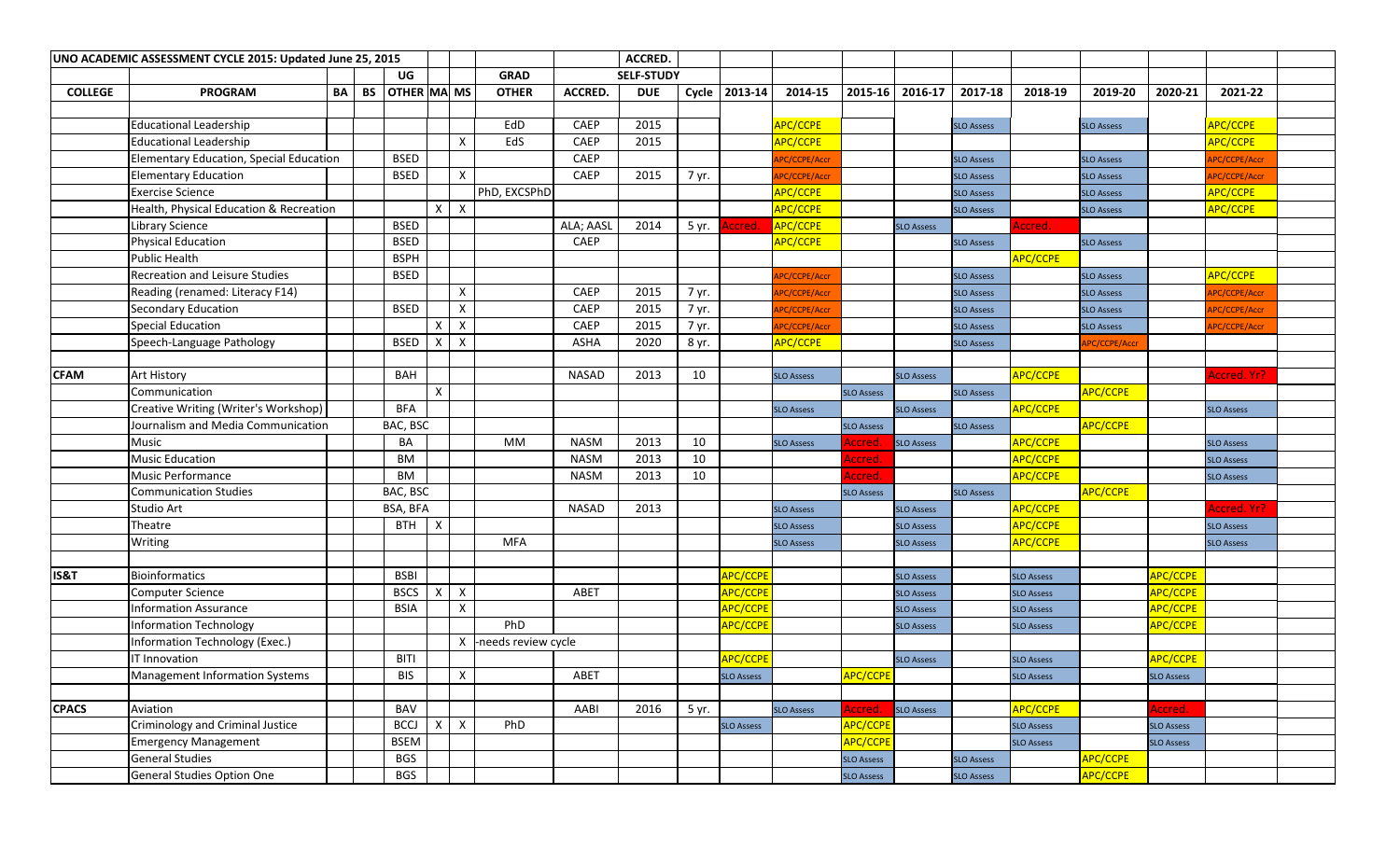| UNO ACADEMIC ASSESSMENT CYCLE 2015: Updated June 25, 2015 |                                     |    |              |                      |   |                           |                        |               |                   |       |                             |                   |                   |                   |                   |                   |                   |                   |                   |  |
|-----------------------------------------------------------|-------------------------------------|----|--------------|----------------------|---|---------------------------|------------------------|---------------|-------------------|-------|-----------------------------|-------------------|-------------------|-------------------|-------------------|-------------------|-------------------|-------------------|-------------------|--|
|                                                           |                                     |    |              | UG                   |   |                           | <b>GRAD</b>            |               | <b>SELF-STUDY</b> |       |                             |                   |                   |                   |                   |                   |                   |                   |                   |  |
| <b>COLLEGE</b>                                            | <b>PROGRAM</b>                      | BA |              | BS   OTHER   MA   MS |   |                           | <b>OTHER</b>           | ACCRED.       | <b>DUE</b>        |       | Cycle 2013-14               | 2014-15           | $ 2015-16 $       | $2016-17$         | 2017-18           | 2018-19           | 2019-20           | 2020-21           | 2021-22           |  |
|                                                           |                                     |    |              |                      |   |                           |                        |               |                   |       |                             |                   |                   |                   |                   |                   |                   |                   |                   |  |
|                                                           | <b>Public Administration</b>        |    |              |                      |   |                           | MPA, PhD               | <b>NASPAA</b> | 2019              | 7 yr. |                             | <b>SLO Assess</b> |                   | <b>SLO Assess</b> |                   | APC/CCPE/Accr     |                   |                   | <b>SLO Assess</b> |  |
|                                                           | Gerontology (Social - MA)           |    | $\mathsf{X}$ |                      | X |                           |                        |               |                   |       |                             | <b>SLO Assess</b> |                   | <b>SLO Assess</b> |                   | <b>APC/CCPE</b>   |                   |                   | <b>SLO Assess</b> |  |
|                                                           | Social Work                         |    |              | <b>BSW</b>           |   |                           | <b>MSW</b>             | <b>CSWE</b>   | 2020              |       | 8 yr. <mark>APC/CCPE</mark> |                   |                   | <b>SLO Assess</b> |                   | <b>SLO Assess</b> | Accred.           | <b>APC/CCPE</b>   |                   |  |
|                                                           | <b>Urban Studies</b>                |    |              |                      |   | $\boldsymbol{\mathsf{x}}$ |                        |               |                   |       |                             | <b>SLO Assess</b> |                   | <b>SLO Assess</b> |                   | <b>APC/CCPE</b>   |                   |                   |                   |  |
|                                                           |                                     |    |              |                      |   |                           |                        |               |                   |       |                             |                   |                   |                   |                   |                   |                   |                   |                   |  |
| <b>GEN ED</b>                                             | Fundamental Acad. Competencies      |    |              |                      |   |                           |                        |               |                   |       |                             |                   | <b>SLO Assess</b> |                   |                   |                   | <b>SLO Assess</b> |                   |                   |  |
|                                                           | <b>Social Sciences</b>              |    |              |                      |   |                           |                        |               |                   |       |                             |                   | <b>SLO Assess</b> |                   |                   |                   |                   | <b>SLO Assess</b> |                   |  |
|                                                           | <b>Natural Sciences</b>             |    |              |                      |   |                           |                        |               |                   |       |                             |                   |                   | <b>SLO Assess</b> |                   |                   |                   |                   | <b>SLO Assess</b> |  |
|                                                           | Humanities                          |    |              |                      |   |                           |                        |               |                   |       |                             |                   |                   |                   | <b>SLO Assess</b> |                   |                   |                   |                   |  |
|                                                           | <b>Cultural Diversity</b>           |    |              |                      |   |                           |                        |               |                   |       |                             |                   |                   |                   |                   | <b>SLO Assess</b> |                   |                   |                   |  |
|                                                           |                                     |    |              |                      |   |                           |                        |               |                   |       |                             |                   |                   |                   |                   |                   |                   |                   |                   |  |
| <b>CENTERS</b>                                            |                                     |    |              |                      |   |                           |                        |               |                   |       |                             |                   |                   |                   |                   |                   |                   |                   |                   |  |
| <b>OASA</b>                                               | Center for Collaboration Science    |    |              |                      |   |                           |                        |               |                   |       | <b>APC/CCPE</b>             |                   |                   |                   |                   |                   |                   |                   |                   |  |
|                                                           | Center for Faculty Development      |    |              |                      |   |                           |                        |               |                   |       |                             |                   | APC/CCPE          |                   |                   |                   |                   |                   |                   |  |
|                                                           | Center for Urban Sustainability     |    |              |                      |   |                           |                        |               |                   |       |                             |                   |                   |                   |                   | <b>APC/CCPE</b>   |                   |                   |                   |  |
|                                                           |                                     |    |              |                      |   |                           |                        |               |                   |       |                             |                   |                   |                   |                   |                   |                   |                   |                   |  |
| A&S                                                       | Center for Afghanistan Studies      |    |              |                      |   |                           |                        |               |                   |       | <b>APC/CCPE</b>             |                   |                   |                   |                   |                   |                   |                   |                   |  |
|                                                           | Natan and Hannah Schwalb Center     |    |              |                      |   |                           |                        |               |                   |       |                             |                   |                   |                   |                   |                   |                   |                   |                   |  |
|                                                           | for Israel and Jewish Studies       |    |              |                      |   |                           |                        |               |                   |       | APC/CCPE                    |                   |                   |                   |                   |                   |                   |                   |                   |  |
|                                                           |                                     |    |              |                      |   |                           |                        |               |                   |       |                             |                   |                   |                   |                   |                   |                   |                   |                   |  |
|                                                           | Center for Economic Education -     |    |              |                      |   |                           |                        |               |                   |       |                             |                   |                   |                   |                   |                   |                   |                   |                   |  |
| <b>CBA</b>                                                | Omaha                               |    |              |                      |   |                           |                        |               |                   |       |                             | <b>APC/CCPE</b>   |                   |                   |                   |                   |                   |                   |                   |  |
|                                                           | Center for Innovation,              |    |              |                      |   |                           |                        |               |                   |       |                             |                   |                   |                   |                   |                   |                   |                   |                   |  |
|                                                           | Entrepreneurship, and Franchising   |    |              |                      |   |                           |                        |               |                   |       |                             |                   |                   |                   |                   |                   |                   |                   |                   |  |
|                                                           | (Formerly NBDC)                     |    |              |                      |   |                           |                        | <b>ASBDC</b>  | 2015              | 5 yr  |                             | <b>APC/CCPE</b>   | Accred.           |                   |                   |                   |                   |                   |                   |  |
|                                                           | Center for Real Estate and Asset    |    |              |                      |   |                           |                        |               |                   |       |                             |                   |                   |                   |                   |                   |                   |                   |                   |  |
|                                                           | Management                          |    |              |                      |   |                           | new-needs review cycle |               |                   |       |                             |                   |                   |                   |                   |                   |                   |                   |                   |  |
|                                                           | International Business Initiative   |    |              |                      |   |                           |                        |               |                   |       |                             | APC/CCPE          |                   |                   |                   |                   |                   |                   |                   |  |
|                                                           |                                     |    |              |                      |   |                           |                        |               |                   |       |                             |                   |                   |                   |                   |                   |                   |                   |                   |  |
|                                                           |                                     |    |              |                      |   |                           |                        |               |                   |       |                             |                   |                   |                   |                   |                   |                   |                   |                   |  |
| <b>COE</b>                                                | Center for Research of Biomechanics |    |              |                      |   |                           |                        |               |                   |       |                             | <b>APC/CCPE</b>   |                   |                   |                   |                   |                   |                   |                   |  |
|                                                           |                                     |    |              |                      |   |                           |                        |               |                   |       |                             |                   |                   |                   |                   |                   |                   |                   |                   |  |
|                                                           | Center for Innovation in Arts       |    |              |                      |   |                           |                        |               |                   |       |                             |                   |                   |                   |                   |                   |                   |                   |                   |  |
| <b>CFAM</b>                                               | Education                           |    |              |                      |   |                           |                        |               |                   |       |                             |                   |                   |                   |                   | APC/CCPE          |                   |                   |                   |  |
|                                                           | Nebraska Book Arts Center           |    |              |                      |   |                           |                        |               |                   |       |                             |                   |                   |                   |                   | APC/CCPE          |                   |                   |                   |  |
|                                                           |                                     |    |              |                      |   |                           |                        |               |                   |       |                             |                   |                   |                   |                   |                   |                   |                   |                   |  |
|                                                           | Center for Management of            |    |              |                      |   |                           |                        |               |                   |       |                             |                   |                   |                   |                   |                   |                   |                   |                   |  |
| IS&T                                                      | <b>Information Technology</b>       |    |              |                      |   |                           |                        |               |                   |       | APC/CCPE                    |                   |                   |                   |                   |                   |                   |                   |                   |  |
|                                                           | Nebraska University Consortium for  |    |              |                      |   |                           |                        |               |                   |       |                             |                   |                   |                   |                   |                   |                   |                   |                   |  |
|                                                           |                                     |    |              |                      |   |                           |                        |               |                   |       |                             |                   |                   |                   |                   |                   |                   |                   |                   |  |
|                                                           | <b>Information Assurance</b>        |    |              |                      |   |                           |                        |               |                   |       | APC/CCPE                    |                   |                   |                   |                   |                   |                   |                   |                   |  |